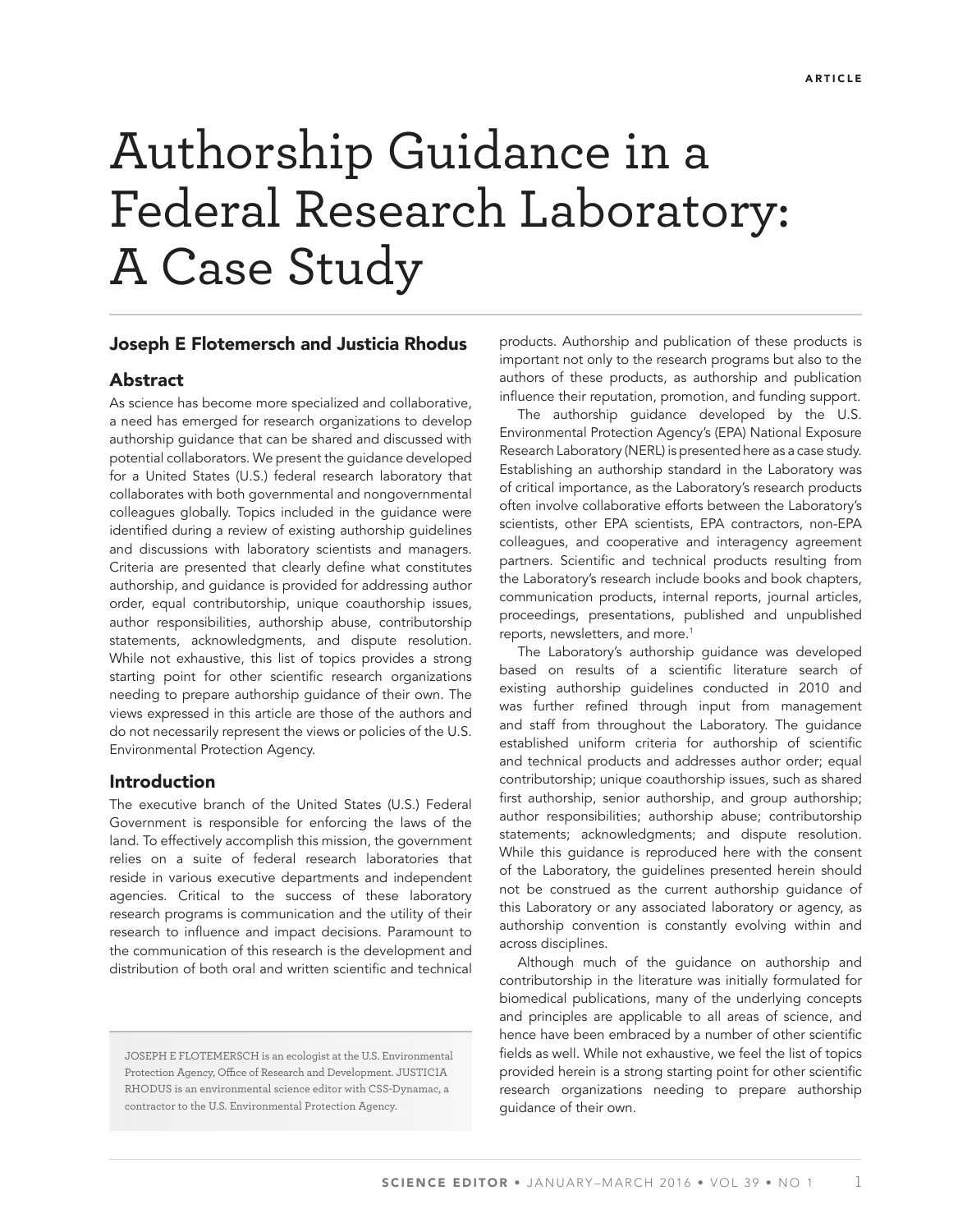## Authorship Criteria

Generally, the guidance discussed herein defines an author as someone who has made substantial contributions to the published research.<sup>2-10</sup> For the sake of discussion, a "substantial contribution" is considered "intellectual" in nature.<sup>2,3</sup> Adapting the criteria developed by the International Committee of Medical Journal Editors (ICMJE),<sup>5</sup> the Laboratory's authorship criteria define an author as an individual who has contributed to the published research as follows:

- 1. Made substantial intellectual contributions to one or more of the following:
	- a. Conception and design (e.g., formulation of hypotheses; development of study objectives; definition of experimental, statistical, modeling, and analytical approaches)
	- b. Acquisition of data and modeling (e.g., nonroutine fieldwork, such as adapting or developing new techniques or equipment necessary to collect essential data; nonroutine labwork, such as development of new methods or significant modification to existing methods essential to the research; literature searches; theoretical calculations; and development and application of modeling specific to the research)
	- c. Analysis and interpretation of data
- 2. Been involved in the writing or critical revision of the product to provide critical intellectual content
- 3. Read and given approval of the final product being submitted for clearance and any subsequent revisions following requested revisions by editors and reviewers

All authorship guidelines examined in the literature required a contribution to criterion 1 *or* criterion 2 at minimum. In embracing the importance of intellectual contribution, both criteria were included in the Laboratory's authorship guidance. With the credit of authorship comes responsibility, which explains criterion 3 requiring every author to approve the final version of the work to be published. In meeting criterion 3, it is the explicit responsibility of the lead or first author to initiate and maintain the inclusion of potential coauthors (i.e., those that have made a substantial intellectual contribution to the research) in all lines of communication for the project and in preparation of the project's scientific and technical product(s). Excluding such contributors, whether through active exclusion or lack of initiative, is unethical and can result in a technical product that falls short of its potential. Any and all individuals who have met criteria 1, 2, and 3, independent of their rank and affiliation, should be named as authors.<sup>4,5,8,10</sup> Provided they fulfill these three criteria, authors may include federal employees, contract employees, non-EPA scientific colleagues, cooperative

agreement and interagency agreement collaborators, and others. It should be noted the International Committee of Medical Journal Editors has since updated their authorship criteria to include a fourth criterion: agreement to be accountable for all aspects of the work in ensuring questions related to the accuracy or integrity of any part of the work are appropriately investigated and resolved.<sup>6</sup>

# *Contributions Not Meeting Authorship*

Authorship should *not* be granted to those who do not meet the criteria for authorship. Providing routine assistance, acquiring funding, general supervision of research group members, and holding positions of authority (e.g., supervisory or management positions) are not criteria for authorship.2,3,5,6,8,11–16 That is, supervisors and managers who aid or support the research are not automatically granted authorship without providing a "substantial contribution," as previously defined. Likewise, none of the following contributions, in and of themselves, meet the criteria for authorship:

- Providing a routine technical contribution (e.g., routine data collection, assistance in literature searches, technical writing and editing, routine data analysis, etc.)
- Providing previously published data, instrumentation, or materials obtained from a third party<sup>3,10,17</sup>

Individuals who have made a *routine* technical contribution (e.g., laboratory technicians, data collectors, field personnel, technical writers and editors, statisticians, or others who only perform routine data acquisition and analysis following the specific instructions of the research plan or standard operating procedure) but provide no other intellectual input to the research or scientific and technical product have not made a "substantial contribution."3 To earn authorship, technical contributors must have made a substantial intellectual contribution to the research (as defined in criterion 1 above) and met the remaining two authorship criteria as well.<sup>17</sup>

Deciding where to draw the line between those who are worthy of authorship and those whose contributions are more appropriately named in the Acknowledgments is often a difficult aspect of publication.<sup>18</sup> The authorship criteria defined here will help with this challenge. All individuals who have assisted in the work reported in the scientific and technical product, but do *not* meet the criteria for authorship, should be recognized in the Acknowledgments.<sup>2-6,8,10-14,16-19</sup> Guidance on how to acknowledge these contributors is discussed in the section on Acknowledgments.

# Establishing Authorship and Authorship Order

As science has become more specialized and collaborative, transdisciplinary research has become more common, and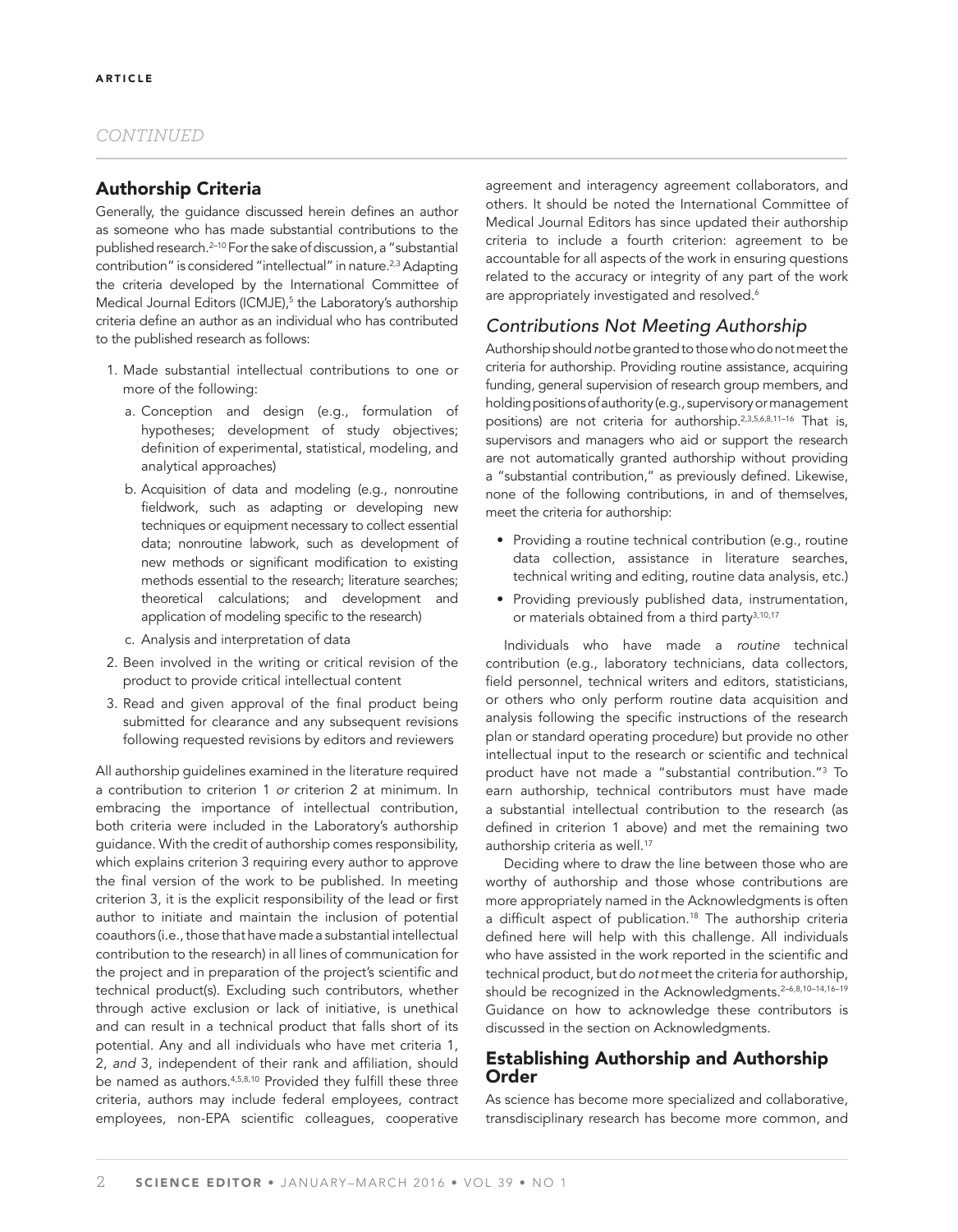multiauthored publications have become the norm across scientific disciplines.<sup>18,20-23</sup> In fact, the National Academy of Sciences reported that the average number of authors per article increased more than twofold (from 3 to 7) in the past 30 years, with some journal articles having "more than 15 authors or no named authors at all, just a consortium representing a group of authors."22 To help mitigate issues of authorship, the development of preliminary publication plans is advised.

#### *Preliminary Publication Plans*

Early in the research, the lead investigator or project chairperson should discuss with collaborators who is expected to contribute to the research project, what their role in the research is, publication plans, potential authors for scientific and technical products, publication leads, and potential authorship order.<sup>24-26</sup> All contributors to a research project should be aware of the authorship criteria and have a complete understanding of the type of work worthy of authorship. This upfront communication is especially important for avoiding authorship conflicts later in the project, and gives contributors outside of the Laboratory the opportunity to recognize this guidance and discuss authorship issues with their organization. If outside collaborators are bound by their organization's authorship guidelines and policies, this would be the time to reach agreement on how inconsistencies can be resolved.

The publication plans for a research project may be documented at an early stage of the process, but it is important to recognize initial authorship and authorship order can (and likely will) change as the research progresses (see section on Common Reasons for Change in Authorship). These initial decisions should be revised, as necessary, to ensure that final authorship and authorship order reflect the actual contributions of all contributors.<sup>24,25,27</sup> However, once the list and order of authors have been established initially, no changes can be made without the consent of the research contributors.10,14,27

# *Authorship Order and Equal Contributorship*

Authorship order is based on the level of contribution put forth by each author, with the first (primary) author listed having contributed most to the work and coauthors listed in descending order of contribution.10,23,27–29 The exception to this is when a "senior" author is listed last in the byline and designated by a footnote. To establish the level of contribution made by each author, we recommend determining what percentage of the work was performed by that individual (i.e., assigning a percentage of the contribution to each author). Authorship order is a collective decision of the research collaborators,<sup>16</sup> and depending on the scope of a particular project, several scientific and technical products could be planned, each involving different authors and/or different authorship orders.<sup>24</sup>

As a result of the emerging trend in transdisciplinary research, it is becoming more common that two or more coauthors could have contributed equally to the work. In cases of equal contributorship, this may be indicated by a footnote to the byline or author list, with a caption that reads, "These authors contributed equally to this work." Designations of equal contributorship, and authorship order in general, only reflect the relative contributions of authors. However, contribution statements may be used to disclose each author's contributions and discern the value of those contributions to the research (see section on Contributorship Statements).

## *Common Reasons for Change in Authorship*

Changes to authorship and authorship order established early in a research project can entail adding additional authors, eliminating individuals initially identified as authors, or rearranging authorship order. Authors may be added to a scientific and technical product if (a) the project has expanded in scope, (b) the added individual possesses the expertise necessary to complete the research or address major concerns expressed by a reviewer of the publication or product, or (c) a contributor who was initially not expected to meet the criteria for authorship becomes significantly more involved in the product and now meets the authorship criteria.26,30

Likewise, an individual initially expected to serve as an author may be eliminated from the final authorship of a scientific and technical product because the author did not contribute to the project as originally expected and no longer meets the criteria for authorship. If the actual contributions of authors differs significantly from those originally expected or if an author accepts increased responsibility or delegates a portion of his or her responsibility to other authors, the authorship order should be revised to reflect the actual contributions of each author.

## *Unique Coauthorship Issues*

Authorship credit is a critical issue in research publication and can have major career implications for those involved. As the number of scientists involved in collaborative research endeavors increases, unique issues are arising regarding recognition of authors, both in terms of reflecting contributions and in terms of publication records.<sup>23</sup> This includes identification of first and senior (last) authors and use of group authorship.

#### SHARED FIRST AUTHORSHIP

As discussed previously, the first author of a publication is the person who has contributed most to the work, which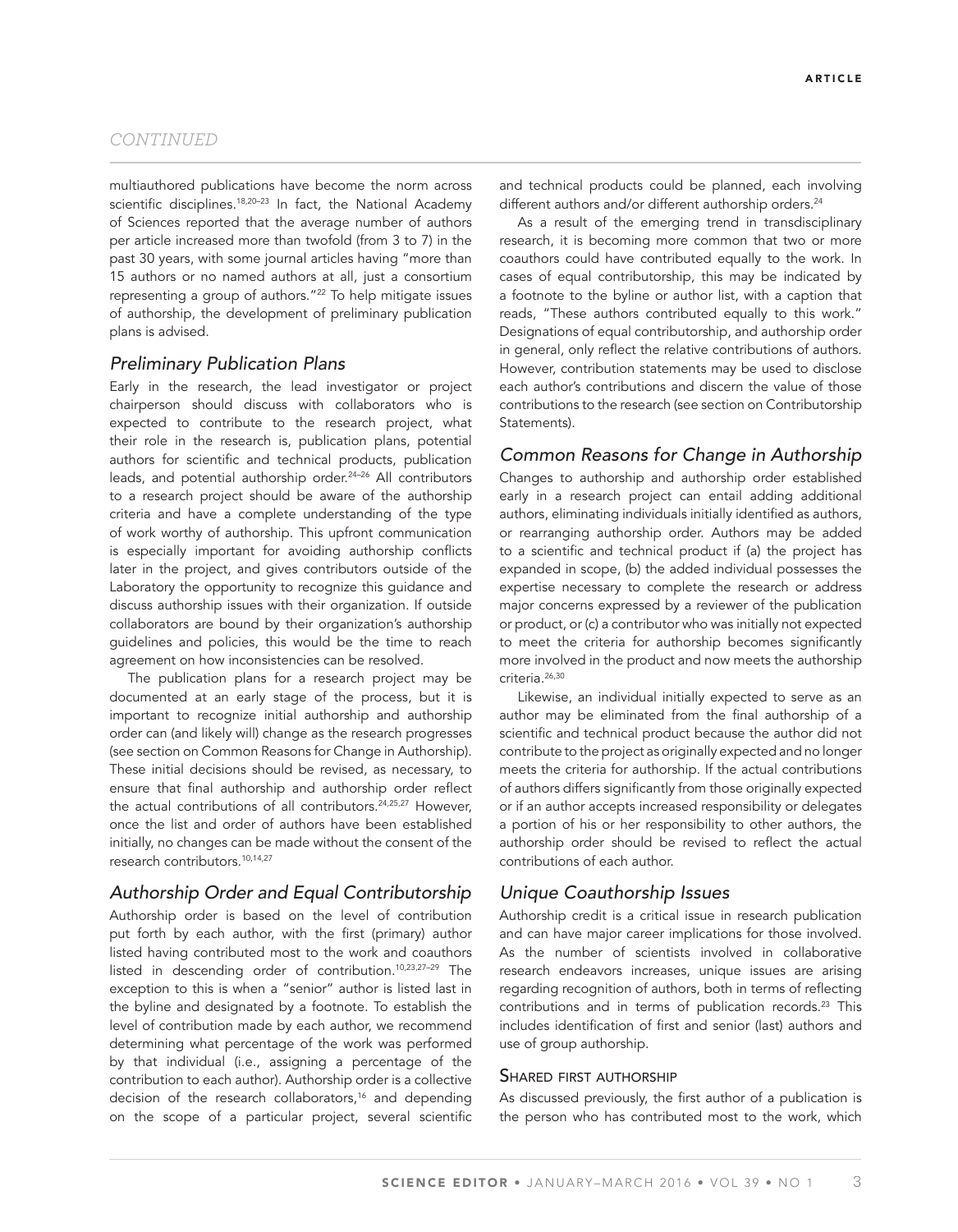often includes contributing the most to writing the scientific and technical product.<sup>10,23, 27-29</sup> Because of the implications of first authorship for employment, promotion, funding, and award potential, the increase in transdisciplinary research has produced a rising trend in shared or multiple first authors (also referred to as co-first authors or joint first authors). In cases in which two or more individuals are identified as first author, a footnote can be used to designate equal contributorship, as described in the section on Authorship Order and Equal Contributorship.2,26,27,31,32

While the use of shared first authorship can be used to accurately recognize and credit individuals for their contributions, care must be taken to ensure the pressure to publish does not lead to abuse of this designation. It is also important to note that numerous issues regarding co-first authorship are still yet to be resolved within the general scientific community. For instance, while equal contribution can be designated in curricula vitae (CVs) by a footnote or similar method, review of a CV for first authorship may not detect this designation. Likewise, many bibliometric databases and counting methods are not currently capable of recognizing additional byline information about equal contribution and accurately allocating publication and  $citation\ credit.<sup>33</sup>$  To minimize conflicts over these issues, alphabetical order has often been used in listing equal contributors, but this option creates a permanent and unfair bias towards those whose last names appear early in the alphabet. A frequently used alternative is to use random selection (e.g., flip of a coin) to select authorship order. If several scientific and technical products are planned for the research project, another option is for co-first authors to be listed in different authorship orders for each. If authorship order is based on alphabetical or random order, this should be noted in a footnote to the byline or author list.

#### SENIOR AUTHORSHIP

In many scientific disciplines, the last author in the byline or author list also has major significance, and many times is thought to have made the second most important contribution, behind that of first author.<sup>19,23,27,31,32</sup> This individual, often referred to as the "senior" author, is typically the senior member of the research team—the senior scientist who served as the driving force intellectually (and possibly financially) behind the concept, organized the project, and potentially provided guidance throughout execution of the research. Senior authors are also sometimes the head of a research group, laboratory, or department under which the research was conducted; or a mentor or advisor to more junior scientists who are conducting the research.19,23,27,32 In many cases, these senior scientists are at a point in their careers where they are able to conceive of more research projects than they can execute themselves.

In order to implement the research in a timely fashion, these research concepts are often passed down to junior scientists, who take ownership of the project, execute the research, and assume the role of first, second, etc. author(s) for the project, depending on their contributions to the research. The senior individual serves to conceive of and organize the project and may provide guidance through to completion.

It is important to recognize individuals who make these types of substantial contributions to the concept and design of a research project, either in the byline (as a senior author) or in the Acknowledgements section (as a contributor), depending on whether the criteria for authorship have been met. That is, senior authorship is not automatically bestowed on senior scientists, but rather should depend on their contributions to the work in light of the authorship criteria.<sup>27</sup> Awarding authorship to a senior scientist, department or laboratory head, or mentor who does not meet the criteria for authorship is an abuse of authorship (see section on Authorship Abuses).2,10,19,27 Senior individuals who aid or support the research do not get an automatic right to authorship without providing a "substantial contribution," as previously defined.

Like first authorship, senior authorship has implications for career development, funding, and award potential. Without the recognition of senior authorship, senior scientists may feel pressure to identify themselves as first author (even though they did not perform the majority of the work) or shelve the project until they have time to implement it themselves. Also important to note in the case of senior authorship is that citation credit could be lost if a large number of coauthors exist for the product. Buehring et al. found that the significant increase in author numbers per publication has led to limits being placed on the number of authors allowed in cited references.<sup>32</sup> Consequently, when the author list is truncated, the last position in the byline (e.g., the senior author) may be left off the citation.32

As in the case of multiple first authors, the increase in transdisciplinary research has produced a rising trend in shared or multiple senior authors. Because of this trend and the lack of a standardized position for the senior author in the author list, it is suggested senior authorship be indicated by a footnote to the byline or author list (when applicable), with a citation that reads, "senior author." Not all journals observe the "senior author" category, however (e.g., Environmental Science & Technology [ES&T]); ES&T uses the term corresponding author, which in most cases encompasses the roles of both senior and corresponding author (personal communication with Barbara Booth, Assistant Editor of ES&T).

#### GROUP AUTHORSHIP

The number of collaborative publications involving large numbers of investigators working under a single group name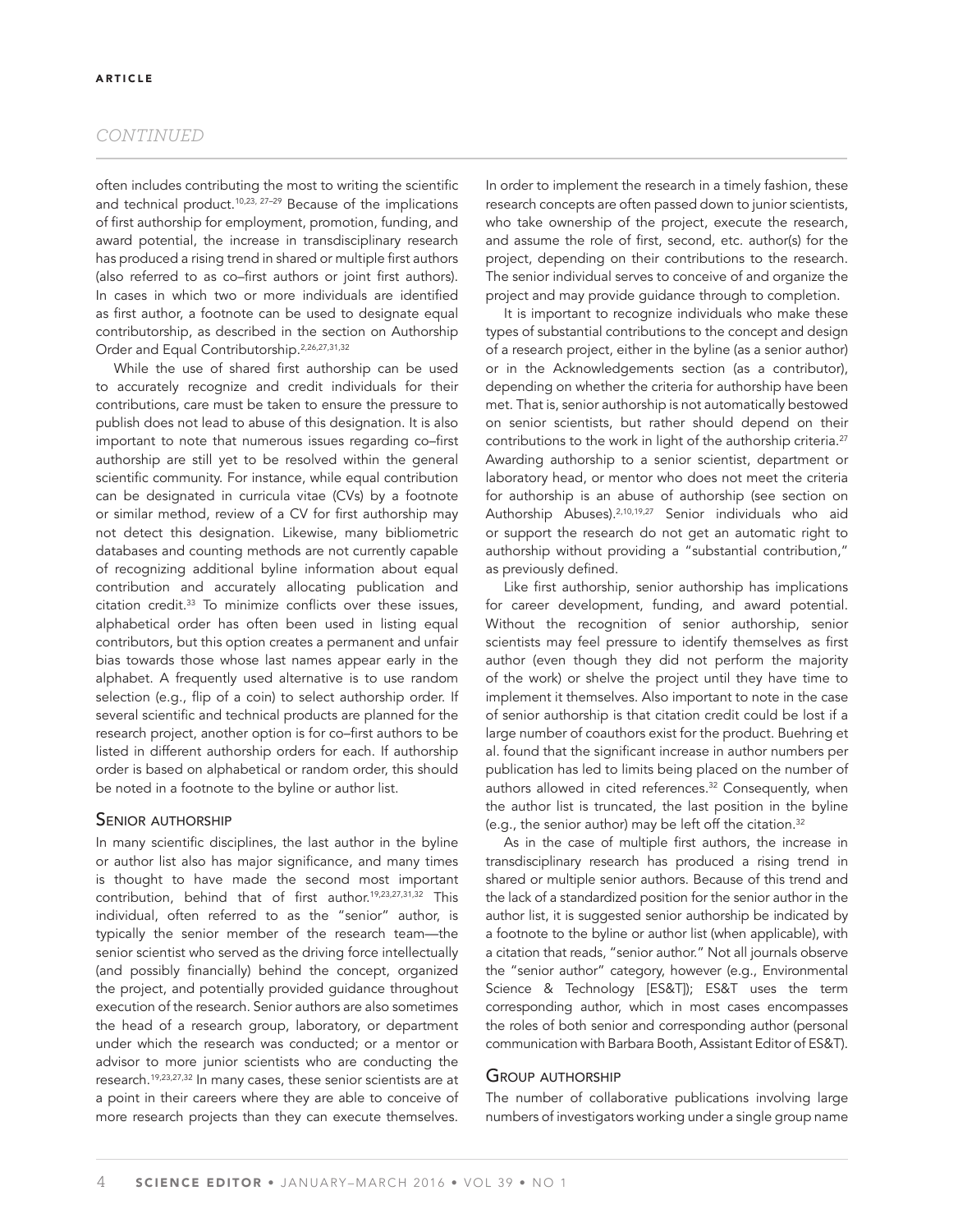is on the rise in the sciences, particularly in the life sciences.<sup>23</sup> Group authorship may be appropriate for scientific and technical products when a large group of researchers has collaborated on a project, such as in the case of integrated, transdisciplinary research or development of a framework document or white paper. In the case of these large collaborative products, there may not be enough space to list all of the collaborators in the byline or author list, and not all collaborators may meet the authorship criteria; therefore it is necessary to determine how to communicate credit for these group efforts and identify responsibility for the product's contents.4–6,16,34,35

In group authorship products, the group should identify all individuals who meet the authorship criteria, the group name, and the preferred citation.2,5,6,16 There are essentially two group authorship models;4,16,34,35 The Figure provides sample byline and citation examples for each:<sup>35</sup>

- 1. *Authorship in which each person in the group meets authorship criteria.* In this case, the group name is listed as the author, with author names appearing in the byline and/or elsewhere in the product for proper indexing of author contribution.
- 2. *Authorship in which a select subgroup of the whole meets authorship criteria.* In this case, the group name and individuals who meet authorship criteria are named as authors. Nonauthor group members are identified in the Acknowledgments.

Tscharntke et al. suggest using alphabetical order when listing the authors of a group in the byline or elsewhere in the publication to avoid conflict or disharmony in the group.23As mentioned previously, using alphabetical order creates a permanent and unfair bias towards those whose last names appear early in the alphabet, and if used should be noted by a footnote to the author list.

# *Final Authorship and Authorship Order*

The contributors to a research product must work together to make informed decisions regarding authorship and authorship order. Prior to publication, the publication lead is responsible for obtaining written authorship agreements from all authors, verifying that each individual meets the criteria for authorship, agrees with the contributions attributed to their name, and accepts responsibility for the intellectual content of the scientific and technical product.<sup>14,30,36</sup> The agreements should at a minimum contain:

- the author's name, affiliation, and contact information;
- the title of the product; and
- a brief paragraph stating the author (1) meets the criteria for authorship, (2) agrees with the contributions attributed to their name in the scientific and technical

product and the percentage of contribution assigned, (3) gives final approval of the final submitted product, and (4) accepts responsibility for the intellectual content of the scientific and technical product.

Should contributors fail to come to a collective decision regarding authorship and author order, mediation may be required to resolve the dispute (see section on Dispute Resolution).

# Authorship Responsibilities *All Authors*

During preparation, review, and revision of scientific and technical products, authors are responsible for providing timely input regarding their specific contribution(s). In addition, all authors are responsible for the accuracy, editorial quality, and intellectual content of the product, and should be able to publicly describe the work detailed in the publication.4–6,9,14 Authorship carries with it substantial credit, but also carries weight in allegations of research misconduct.4,37

## *Publication Lead/First Author*

It is the primary responsibility of the publication lead (i.e., the first or primary author) to manage and coordinate the scientific and technical product from draft to review, clearance, and publication. The first author, in some instances, may delegate these tasks to others (e.g., the corresponding author, senior author, etc.), but still maintains overall responsibility for these tasks. Ultimate responsibility for the work and the validity of the product's contents rests with the first author. In consultation with the other contributors, the publication lead assumes responsibility for (and should be able to articulate the reasons for) coauthors and acknowledgees determinations and establishment of authorship order.<sup>38</sup> The first author must also ensure all contributions are accurately represented in the final scientific and technical product and the results and interpretation of input provided are consistent with the contributor's intent.<sup>38</sup>

# *Corresponding or Communicating Author*

The corresponding author (sometimes also referred to as the communicating author) is responsible for submitting the scientific and technical product and serving as the point of contact for all communications with the publisher (revision, review, release of proofs, etc.). The corresponding author is responsible for relaying details about the publication process to other authors of the product and incorporating and representing all author changes. The name and email address of the corresponding author is often noted in the scientific and technical product, as he or she serves as a point of contact for any inquiries. After publication, the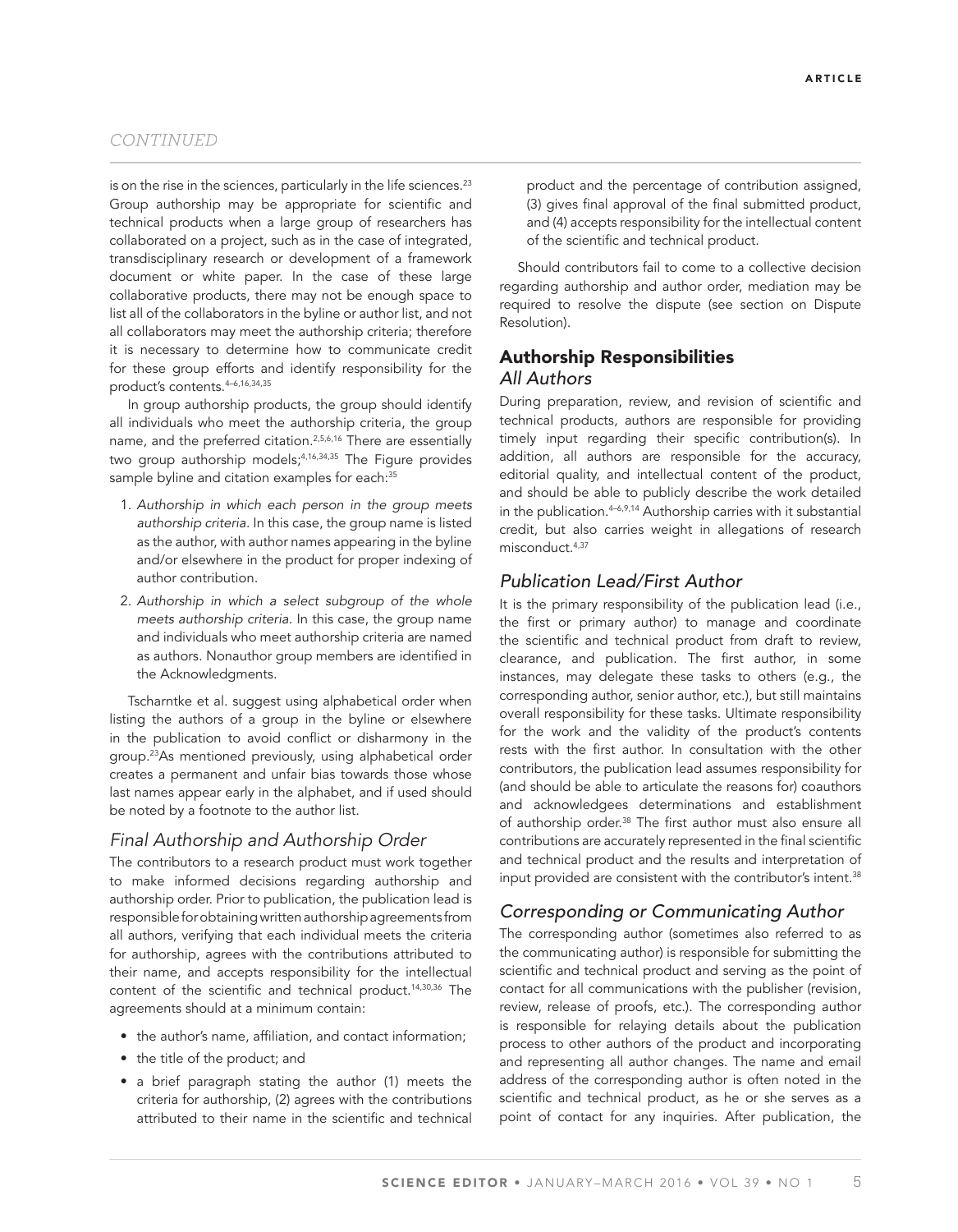| Group authorship in which each person in the group meets authorship criteria.                                                           |                                                                                                                                                                                                                                                                                        |  |
|-----------------------------------------------------------------------------------------------------------------------------------------|----------------------------------------------------------------------------------------------------------------------------------------------------------------------------------------------------------------------------------------------------------------------------------------|--|
| A.                                                                                                                                      | The byline and citation contain the group name, but no named individual authors.*                                                                                                                                                                                                      |  |
|                                                                                                                                         | Byline: Group Name                                                                                                                                                                                                                                                                     |  |
|                                                                                                                                         | Journal Citation: Group Name. Year. Title. Journal Volume: Page Numbers.                                                                                                                                                                                                               |  |
|                                                                                                                                         | Report/Book Citation: Group Name. Year. Title. Publisher, Publishing Location.                                                                                                                                                                                                         |  |
| В.                                                                                                                                      | The byline and citation contain the names of select individual authors <sup>**</sup> followed by the group<br>name. Using the connector and indicates that there are additional members of the group who<br>meet the authorship criteria, but are listed elsewhere in the publication. |  |
|                                                                                                                                         | Byline: Author 1, Author 2, Author 3; and the Group Name                                                                                                                                                                                                                               |  |
|                                                                                                                                         | Journal Citation: Author 1, Author 2, Author 3; and the Group Name. Year. Article Title.<br>Journal Volume: Page Numbers.                                                                                                                                                              |  |
|                                                                                                                                         | Report/Book Citation: Author 1, Author 2, Author 3; and the Group Name. Year. Title.<br>Publisher, Publishing Location.                                                                                                                                                                |  |
| Group authorship in which a select subgroup of the whole meets authorship criteria and are<br>listed as authors on behalf of the group. |                                                                                                                                                                                                                                                                                        |  |
|                                                                                                                                         | A. The byline and citation contain the names of individual authors followed by the group name.<br>Using the connector for indicates that the authors in the byline represent the group, which also<br>includes additional members who do not meet the authorship criteria.***          |  |
|                                                                                                                                         | Byline: Author 1, Author 2, Author 3; for the Group Name                                                                                                                                                                                                                               |  |
|                                                                                                                                         | Author 1, Author 2, Author 3; for the Group Name. Year. Article Title.<br>Journal Citation:<br>Journal Volume: Page Numbers.                                                                                                                                                           |  |
|                                                                                                                                         | Report/Book Citation: Author 1, Author 2, Author 3; for the Group Name. Year. Title.<br>Publisher, Publishing Location.                                                                                                                                                                |  |
|                                                                                                                                         | * Each individual author is listed somewhere in the publication. Note: Bibliographic databases<br>may include individual author names in their citations or allow for retrieval of citations by group<br>name and/or individual author names.                                          |  |
|                                                                                                                                         | ** Often publishers will require that at least one individual author be named "to assume the role"<br>of content guarantor."                                                                                                                                                           |  |
|                                                                                                                                         | *** Nonauthor group members should be listed in the Acknowledgments of the publication.                                                                                                                                                                                                |  |

**Figure.** Group Authorship Byline and Citation Examples. 35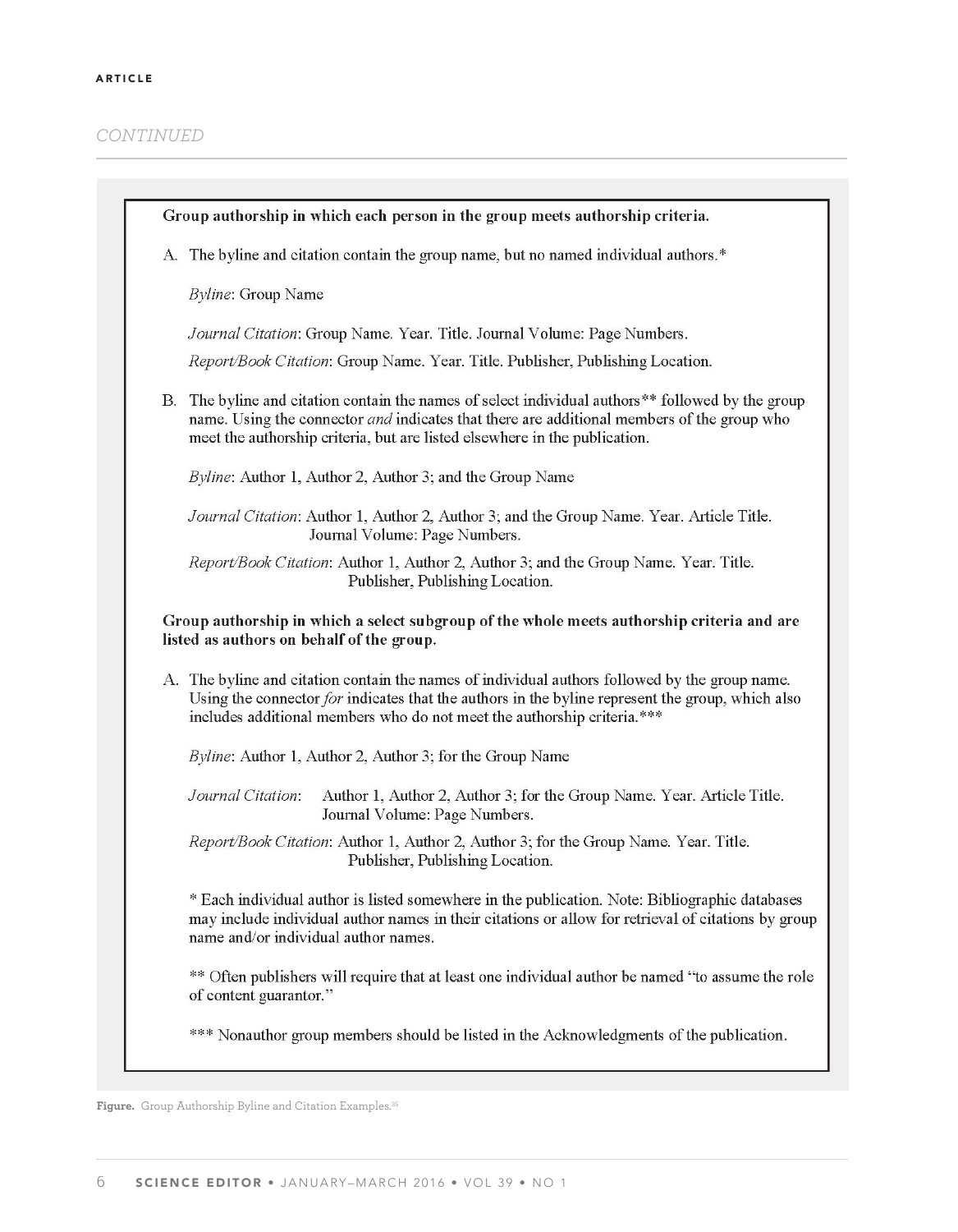corresponding author manages all communication and correspondence regarding the product on behalf of the publication's coauthors. The corresponding author does not have to be the first author or senior author of the scientific and technical product, but should be an author who is able to answer questions about and provide materials related to the conduct of the study. In cases where the responsibilities of corresponding author are shared, each individual serving in this role should be identified as such. Listing more than one corresponding author may also be desired on collaborative products involving authors from different organizations, or when the first corresponding author is not a permanent Laboratory employee and a more long-term point of contact is warranted.

## Authorship Abuses

The literature identifies several common abuses of authorship that either diminish the significance of, or fail to recognize, author contributions: *honorary* or *gift* authorship, *guest* authorship, *ghost* authorship, and *surprise* authorship.2,11–1316,17,19,36 *Honorary* or *gift authorship* is authorship credit given to someone who has not contributed directly to the work but is in a position to expect or demand authorship (e.g., the head of a branch or division, or someone who helped to obtain funding).<sup>2,8,10,19</sup> In contradiction to honorary authorship, which is often offered out of a sense of obligation, *guest authorship* is offered to an individual whose name is expected to increase the credibility of the research and the likelihood of publication, even though others did the work.<sup>2,11,12,19</sup> Guest authors make no discernible contributions to the study and, therefore, do not meet the criteria for authorship. *Ghost authorship* is the failure to give authorship credit to an individual who meets the authorship criteria.<sup>2,12,13,39</sup> All individuals who have made a substantial contribution to the work reported in the scientific and technical product should be acknowledged as an author if they meet the criteria for authorship. If these individuals do not meet all the authorship criteria, they should be listed in the Acknowledgements. *Surprise authorship* occurs when an individual unknowingly finds their name on the byline of a publication without having contributed to the work and/or accepted responsibility for the publication's content.<sup>36</sup>

Efforts must be made to protect the integrity of scientific and technical products from these abuses of authorship. Establishing and enforcing criteria for authorship and requiring contributorship statements are two practices that can help to reduce these abuses.

## Contributorship Statements

The purpose of contributorship statements is to have each author and contributor personally affirm his or her role in the research (from its inception to publication), to disclose publicly the contribution(s) that he or she has made, and to gain what has been described as "public responsibility for content."9,11,19,40–44 The concept is for all contributors to disclose their specific contributions to the scientific and technical product (i.e., work conducted) and for this information to be included as a footnote to the byline or in a designated author contributions section for authors, or in the Acknowledgments section for nonauthors.<sup>8,9,19,44</sup> When necessary, the publication lead is responsible for obtaining contributorship statements from all contributors to the scientific and technical product. All contributors to the scientific and technical product should discuss and agree on the contributions that will be disclosed for each individual. The Table identifies examples of general research contributions.4,25,38 Contributors may list more than one contribution, and more than one contributor may have contributed to the same aspect of the work.<sup>9,44</sup> Contributorship statements should be sent to the publication lead.

Contributorship statements in scientific publications are akin to a credit list, like those used in the film industry, but it is important to distinguish a contributorship statement from the credits listed at the end of a film, which indicate an individual's title, rather than the work that was done.<sup>43,45</sup> It is imperative that the work actually done be disclosed if honorary, guest, and ghost authorships are to be eliminated. Clear contributorship statements also allow readers and editors to know which contributors were responsible for which aspects of the research and who can be contacted for more information about different parts of the work.<sup>41,44,45</sup>

In addition to removing the ambiguity surrounding author contributions, these contributorship statements also perform a number of other functions:

- Support final determinations of authorship and author order24,25
- Reduce abuses of authorship<sup>44</sup>
- Meet journal or society publishing requirements<sup>4-6,8-10,46-50</sup>
- Provide clear information regarding an individual's contributions for consideration in promotion or funding evaluations<sup>41,44</sup>

Although varying authorship standards exist between scientific organizations and disciplines, the practice of contributorship statements enables the standards that have been applied for authorship to be open to public scrutiny by colleagues, editors, and readers.<sup>40</sup> This practice will not eliminate all abuses of authorship, but it does promote open discussion of who contributed what, and those individuals who would typically abuse the system will have to do so publicly.

The practice of disclosing contributorship provides accountability for work, which can be especially difficult in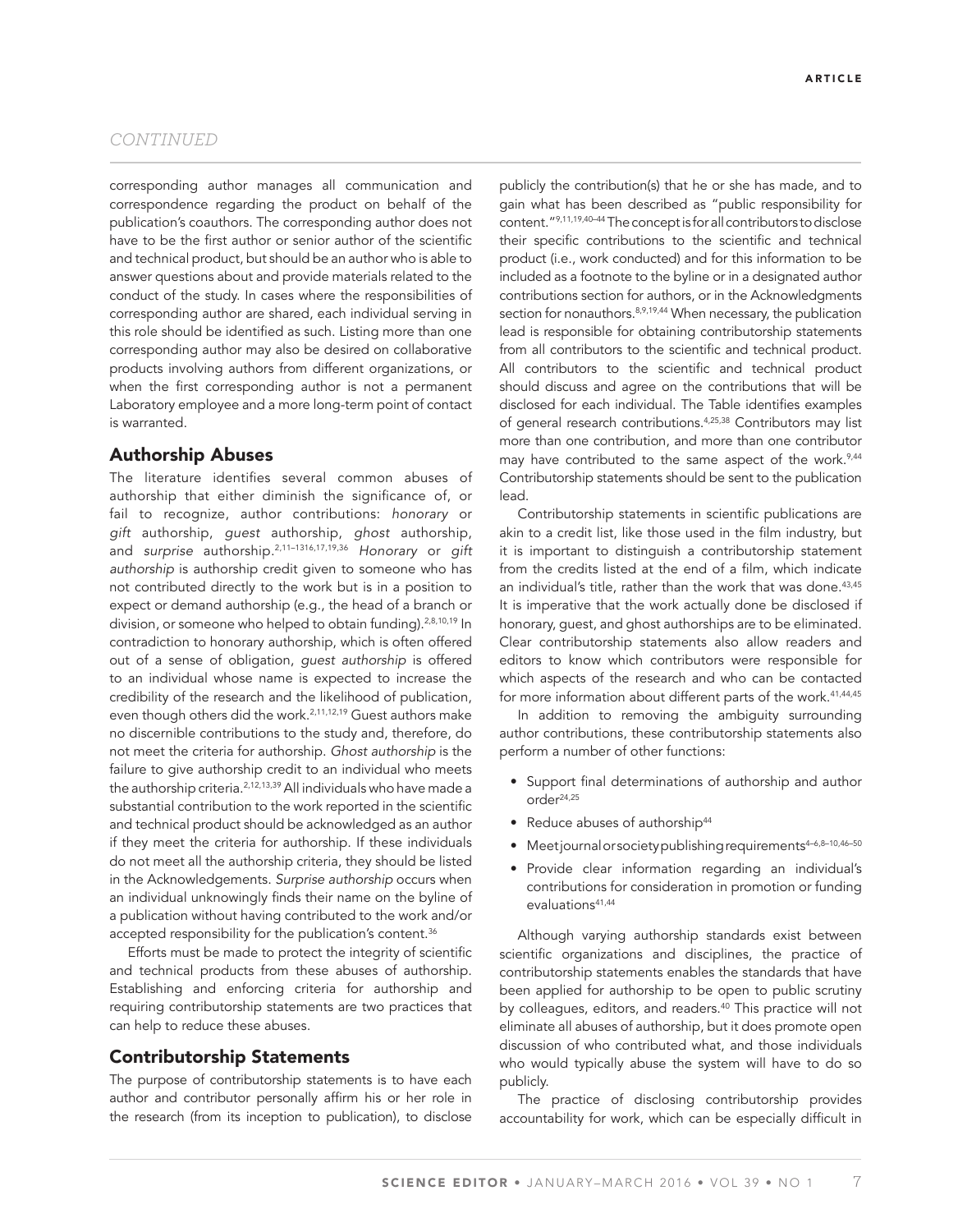Table. Examples of General Research Contributions.<sup>4,25,38</sup>

| Conception and Design                                | formulation of hypotheses; development of study objectives; defining<br>experimental, statistical, and analytical approaches                   |
|------------------------------------------------------|------------------------------------------------------------------------------------------------------------------------------------------------|
| Data Acquisition                                     | fieldwork; labwork; theoretical calculations; literature searches                                                                              |
| Analysis and<br>Interpretation of Data               | making sense of and presenting the results; data analysis (statistical or<br>other)                                                            |
| <b>Writing Publication</b>                           | creating all or a substantive part of the scientific and technical product                                                                     |
| Critical Revision of<br>Publication                  | reworking the scientific and technical product for intellectual content<br>before submission (not just spelling and grammar checking)          |
| Approval of Final<br>Publication                     | providing approval of the final product version to be published                                                                                |
| Supervision                                          | oversight and responsibility for the study; general supervision of the<br>research group                                                       |
| Resources                                            | funding; equipment; facilities; personnel vital to the project;<br>unpublished data                                                            |
| Technical,<br>Administrative, or<br>Material Support | provision of materials, reagents, or analytical tools; technical writing<br>and editing; peer review; quality assurance; computer runs; advice |
| Other                                                | novel contributions                                                                                                                            |

transdisciplinary and multicenter research projects. With regard to multiauthored, collaborative research projects, this practice may result in a large increase in the number of authors for a scientific and technical product, but this is appropriate recognition for those who make substantial contributions to the research.<sup>17,44</sup> Suggestions on how to address authorship in collaborative group products is presented in the section on Group Authorship.

With the increase in collaborative, interdisciplinary research efforts, there has been a long-acknowledged need for a system to properly attribute credit and accountability in the publications resulting from these efforts.<sup>19</sup> In 2014, a multistakeholder group met that need by developing the CRediT Taxonomy—a 14-role contributor taxonomy for use in scientific publications.<sup>44</sup> This contributorship taxonomy has since been adopted by the CellPress and PLOS families of journals.<sup>47,48</sup>

## Acknowledgments

Acknowledgment of contributions is warranted for all individuals and institutions that have provided assistance to scientific and technical products. The approach is similar

to the way you are expected to formally acknowledge data sources, literature, personal communications, and software used in research or publications. All contributors who do not meet the criteria for authorship should be named in the Acknowledgments section of the product, with their affiliation and specific contributions defined.<sup>4,10,14,44,51</sup>

Contributions that warrant inclusion in the Acknowledgments include routine data collection and analysis; editorial or technical review and assistance (without prior or continuing involvement in the publication); peer review; quality assurance; identification and acquisition of funding; equipment, materials, and facilities; provision of unpublished data; computer runs; critical advice; administrative, technical, contractual, and/or logistical support; and general support by supervisors and management who aided or supported the project.4,14,28,44,51

In addition to defining the contributions of acknowledgees (nonauthor contributors), the Acknowledgments may also include disclosure of potential conflicts of interest of authors and acknowledgees, including financial interests and relationships; sources of funding and support; explanations of the role of sponsor(s); disclaimer statements, such as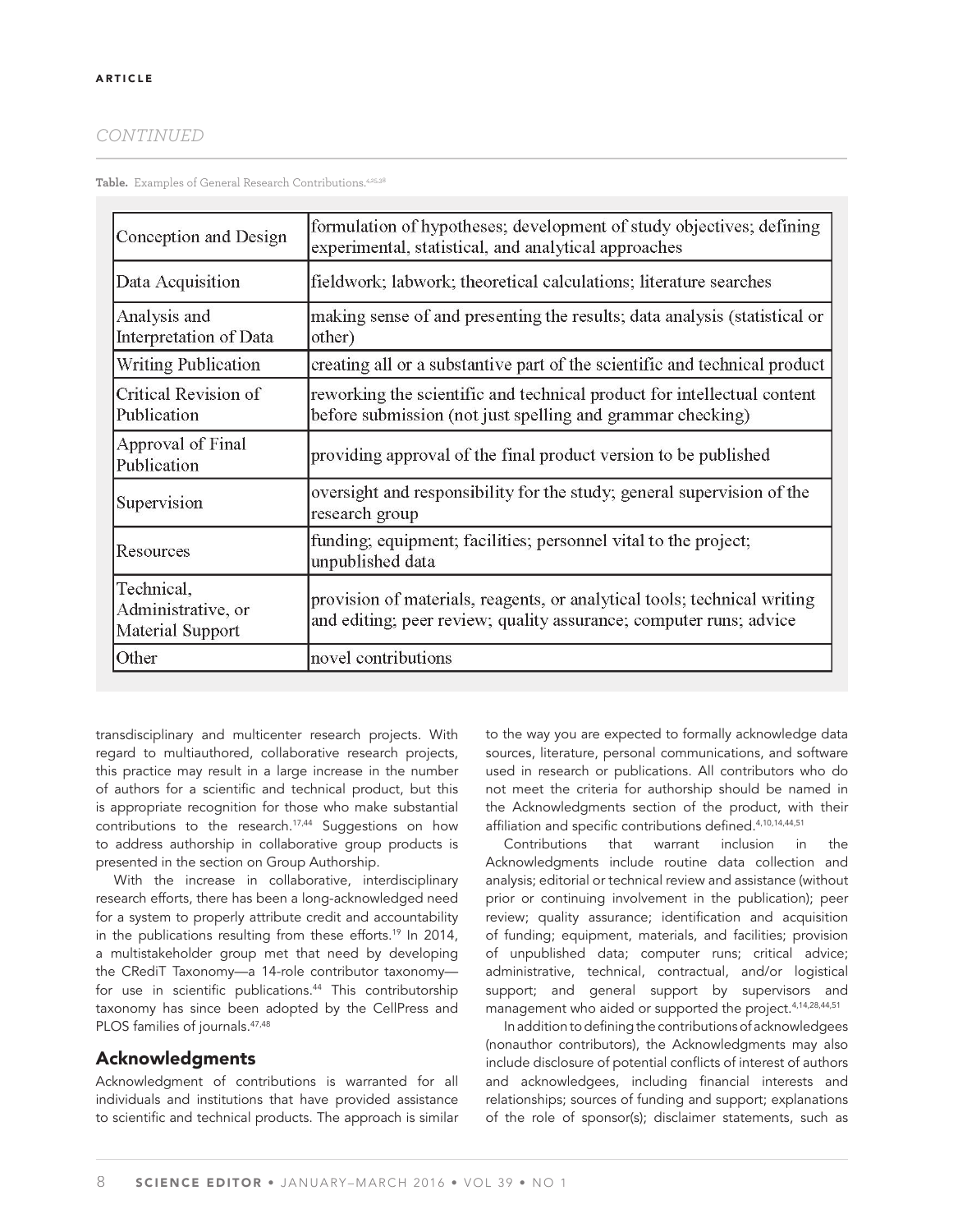those now required for clearance of many laboratory's scientific products; and other notices.<sup>4</sup>

Like authorship, written permission should be obtained from individuals before their names appear in print in the Acknowledgments.4–6,14,16 Like contributorship statements and authorship agreements, the publication lead is also responsible for ensuring written permission is obtained from all nonauthor contributors whose names will appear in the scientific and technical product, when necessary. These agreements should be received in writing and should meet the following requirements:

- the contributor's name, affiliation, and contact information
- the title of the product
- a brief paragraph stating the contributor (1) agrees with the contributions attributed to their name in the scientific and technical product and (2) gives permission for acknowledgment in the product

#### Dispute Resolution

Disagreements and conflicts over the assignment and ordering of authors are common because of the incentives and rewards associated with authorship, especially in the case of first authorship. Contributors to the scientific and technical product should first attempt to resolve any dispute over authorship issues themselves, through the careful consideration of the guidance contained in this document. However, if a contributor considers the outcome of this process to be unsatisfactory, the individual may request assistance from management to facilitate resolution. If resolution is unattainable with the assistance of direct management, the dispute should be elevated up one level of management. The publication lead, in consultation with the individuals serving in these management roles, will have the final authority to resolve the dispute. If the dispute involves coauthors from different organizations, management from involved organizations should be included in discussions to reach resolution.

A number of resources are available to assist in resolving these types of authorship disputes and other issues involving publication ethics, such as those offered by the Committee on Publication Ethics (COPE; publicationethics.org).

### Conclusion

Regardless of how carefully and comprehensively prepared, no guidance on authorship will resolve all issues. Rather, authorship guidance should serve as a tool for those navigating the often contentious topic of authorship. Authorship convention is constantly evolving in response to the dynamic nature of publishing within and across scientific disciplines. For example, there is currently little concurrence among journals on how issues such as group, senior, and shared first authorship are handled. As a result, specific guidance on these topics is difficult to find. However, providing recommendations on how such issues might be handled is beneficial in the interim until such concurrence is reached. Final authorship guidance for an organization should be clear and concise but not overprescriptive so as to interfere with an organization's ability to deal with unique authorship situations. And any guidance on authorship should be viewed as a living document that will require periodic updates as new issues are identified and authorship convention evolves.

## Acknowledgments

The authorship guidance presented in this document is a product of considerable discussion and input from across the U.S. Environmental Protection Agency's National Exposure Research Laboratory. We particularly acknowledge the numerous management and staff who provided critical review and comment during the development of this guidance and extend a special thanks to Lee Riddick (EPA) who helped coordinate these reviews. The U.S. Environmental Protection Agency through its Office of Research and Development partially funded and collaborated in the research described here under contract number EP-D-06-096 to Dynamac Corporation. It has been subjected to Agency review and approved for publication.

#### References

- 1. EPA (U.S. Environmental Protection Agency). National Exposure Research Laboratory policy and procedures for clearance of scientific and technical products (STPs). U.S. Environmental Protection Agency, Office of Research and Development, 2007.
- 2. Davidoff F. Who's the author? Problems with biomedical authorship, and some possible solutions. *Sci. Editor*, 2000, 23:111–119.
- 3. Browner WS. *Publishing and Presenting Clinical Research*. Lippincott Williams & Wilkins, 2006.
- 4. AMA (American Medical Association). *AMA Manual of Style: A Guide for Authors and Editors*. 10th ed. Oxford University Press, 2007.
- 5. ICMJE (International Committee of Medical Journal Editors). Uniform requirements for manuscripts submitted to biomedical journals: Writing and editing for biomedical publication. International Committee of Medical Journal Editors, 2008.
- 6. ICMJE (International Committee of Medical Journal Editors). *Recommendations for the conduct, reporting, editing and publication of scholarly work in medical journals*. International Committee of Medical Journal Editors, 2015. www.icmje.org/ icmje-recommendations.pdf. Accessed 2016 July 7 2016.
- 7. ESA (Ecological Society of America). Code of ethics. Ecological Society of America, 2013. www.esa.org/esa/about/governance/esacode-of-ethics/. Accessed July 7 2016.
- 8. BioMed Central. Editorial policies. BioMed Central, 2016. www. biomedcentral.com/getpublished/editorial-policies. Accessed July 7 2016.
- 9. PNAS (Proceedings of the National Academy of Sciences). PNAS editorial policies. *Proc. Natl. Acad. Sci. U.S. Am.*, 2016. www.pnas. org/site/authors/editorialpolicies.xhtml. Accessed July 7 2016.